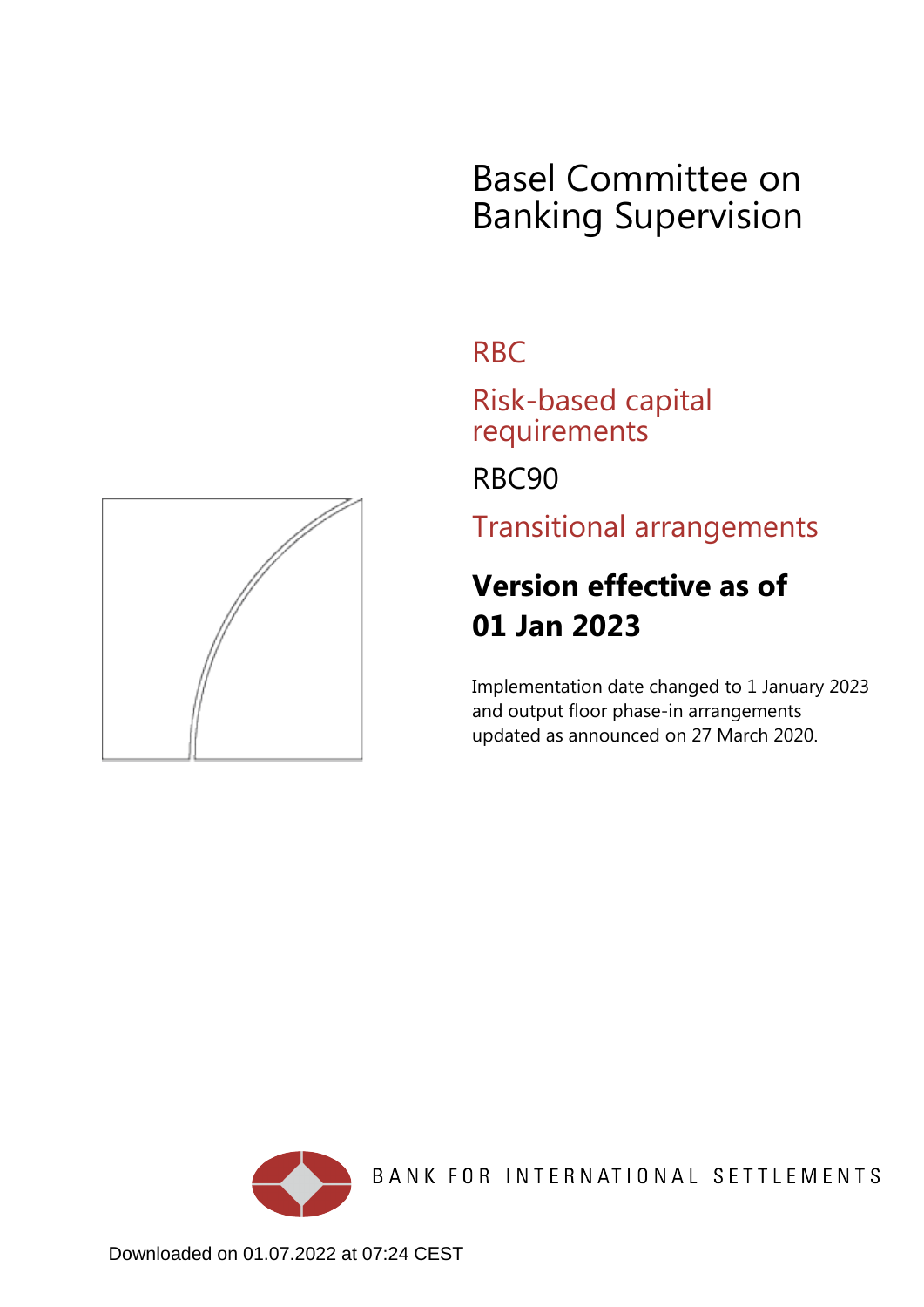*© Bank for International Settlements 2022. All rights reserved.*